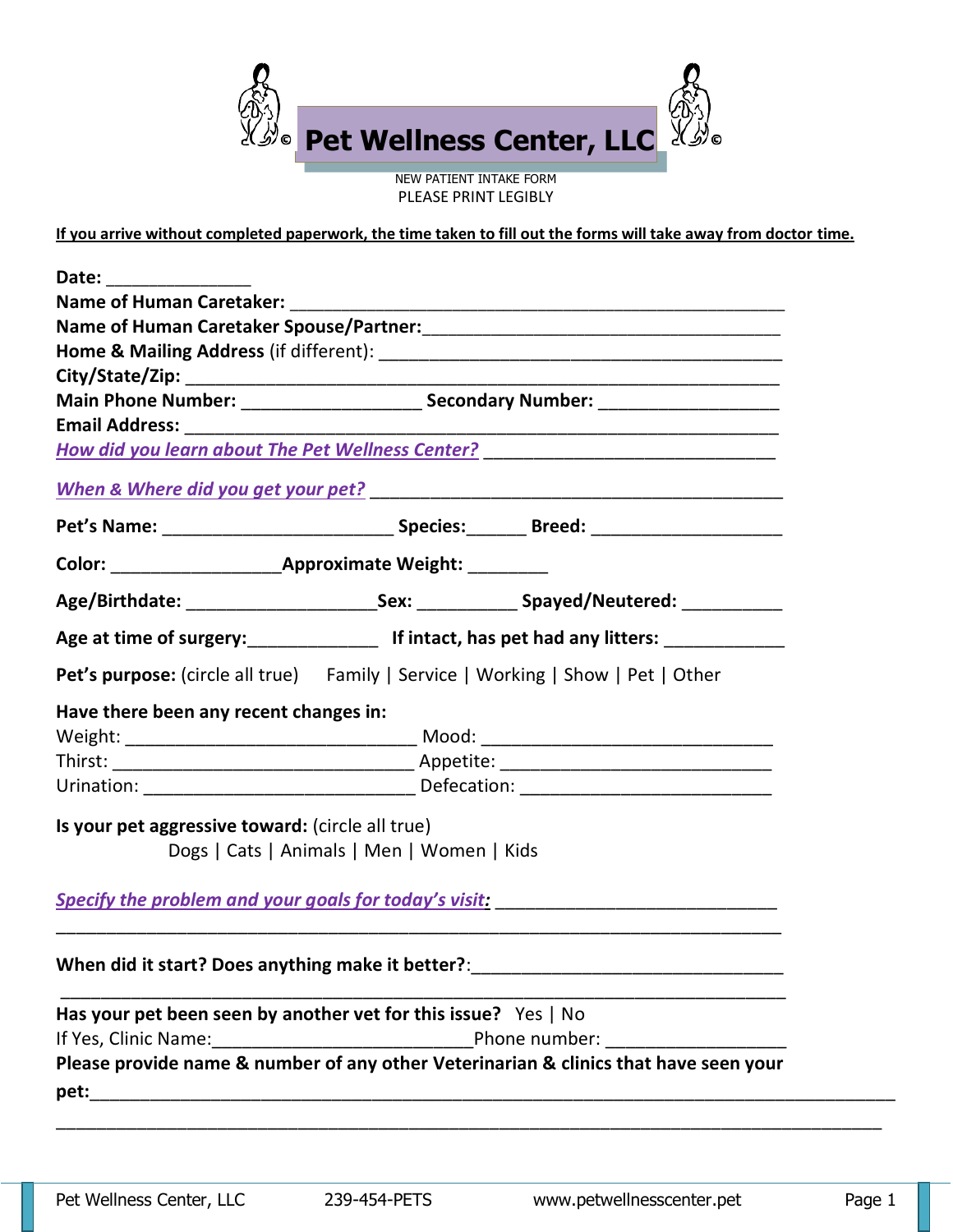|                                                                                                              | Flea control, type & frequency: _________________________________Date last given: __________________                |       |
|--------------------------------------------------------------------------------------------------------------|---------------------------------------------------------------------------------------------------------------------|-------|
|                                                                                                              | Heartworm Prevention, type & frequency: Date last given: ________________________                                   |       |
|                                                                                                              | What type of food does your pet get? Kibble   Canned   Dehydrated   Home cooked   Raw   Other                       |       |
|                                                                                                              |                                                                                                                     |       |
| <b>Supplements</b> (Please include the brand, product, how much, how often you give it to your pet):         |                                                                                                                     |       |
|                                                                                                              |                                                                                                                     |       |
| List all medications and dosages:                                                                            |                                                                                                                     |       |
|                                                                                                              |                                                                                                                     |       |
| Medication: ________________________________Dosage: ____________________________                             |                                                                                                                     |       |
| Medication: ________________________________Dosage: ____________________________                             |                                                                                                                     |       |
| Medication: ________________________________Dosage: ____________________________                             |                                                                                                                     |       |
| Medication: ________________________________Dosage: ____________________________                             |                                                                                                                     |       |
|                                                                                                              |                                                                                                                     |       |
|                                                                                                              | Has your pet traveled/lived outside of this area? (List where, when, & for how long)                                |       |
| Does your pet have any inherited conditions?<br>Hip dysplasia   cancer   diabetes   congenital heart defects |                                                                                                                     |       |
|                                                                                                              |                                                                                                                     |       |
|                                                                                                              |                                                                                                                     |       |
| there are lumps/masses.                                                                                      | Please shade in the areas on the chart where you are noticing lameness or soreness. Please place circles/dots where |       |
| PLA-UL                                                                                                       |                                                                                                                     | pina) |

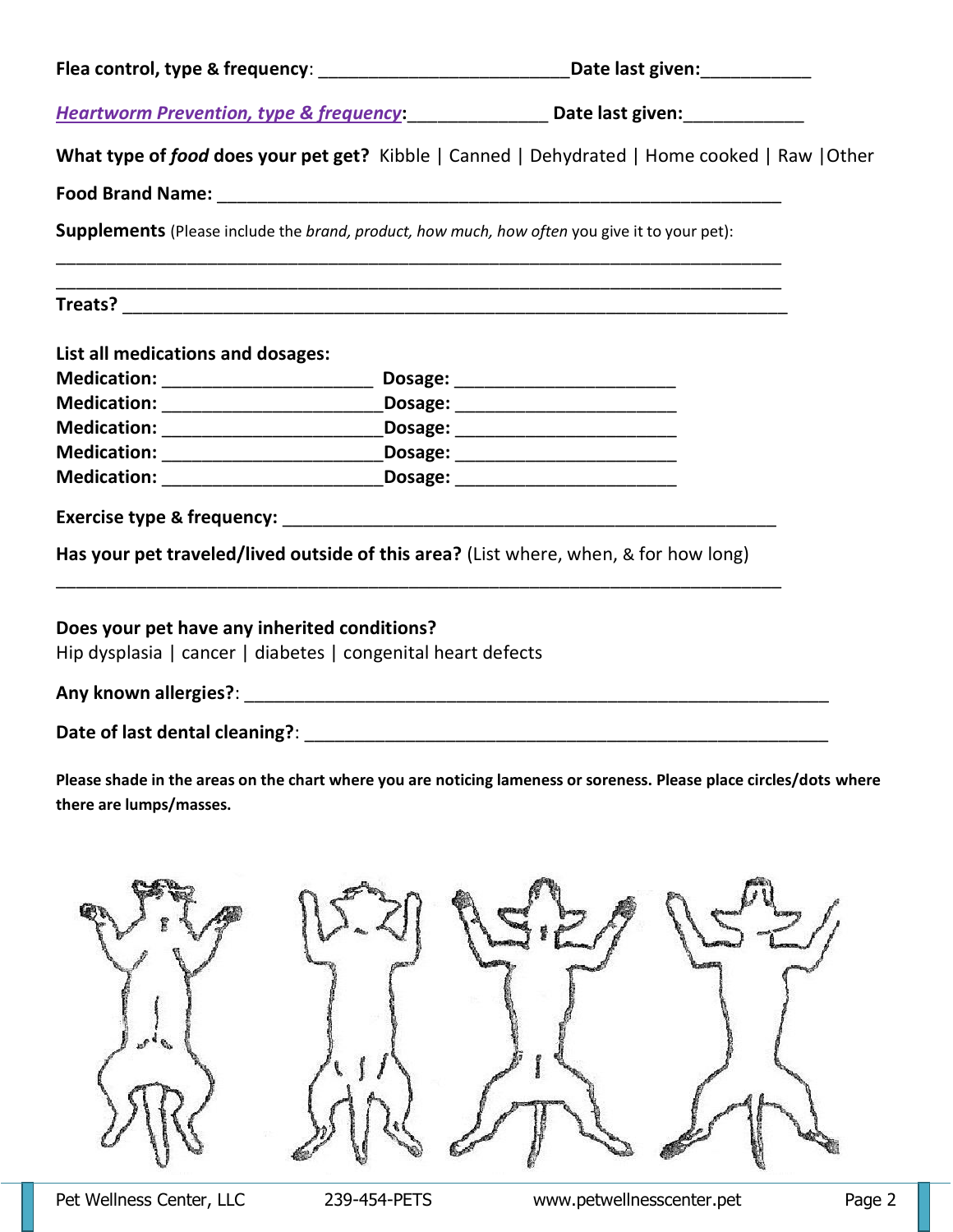## **Please give us a chronological list of all symptoms**

| Date: | Symptoms: | <b>Action Taken:</b> |
|-------|-----------|----------------------|
|       |           |                      |
|       |           |                      |
|       |           |                      |
|       |           |                      |
|       |           |                      |
|       |           |                      |
|       |           |                      |
|       |           |                      |
|       |           |                      |
|       |           |                      |
|       |           |                      |
|       |           |                      |
|       |           |                      |
|       |           |                      |
|       |           |                      |
|       |           |                      |
|       |           |                      |
|       |           |                      |
|       |           |                      |
|       |           |                      |
|       |           |                      |
|       |           |                      |
|       |           |                      |